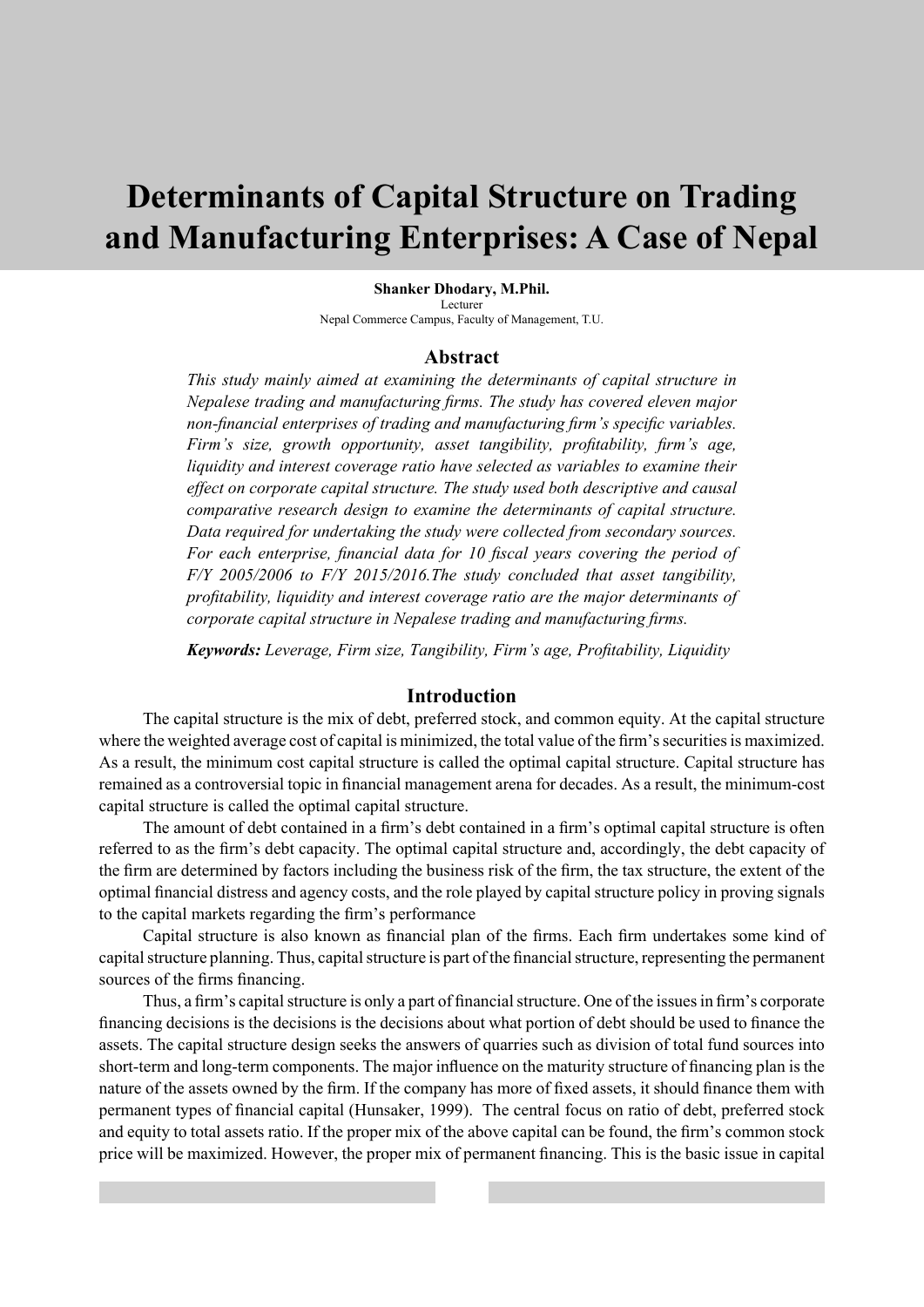NCC JOURNAL - 2019

structure management. An enduring controversy within the arena of financial theory concerns the effect of financial advantage on the overall cost of capital to the firms.

If the firm's cost of capital can affect by its capital structure, then capital structure is clearly an important subset of business financial management. Attempts to answer the above question have comprised a significant portion of capital structure theory for over three decades or so.

Many studies have conducted to answer, however there are no unanimous findings. Some studies indicated that by changing the capital structure, the firm could affect cost of capital or market price per share while other studies did not indicate the same. However, most financial executives and financial academics subscribe to the concept of an optimal capital structure. The optimal capital structure minimizes the firm's composite cost of capital. Searching for a proper range of financial leverage use, Ross (1977).

These studies directed towards examining the determinants of corporate capital structure and applicability of the variables derived from developed economy. Studies have shown mixed effects in relation to the determinants of corporate capital structure of Nepalese enterprises. Study's findings are different in accordance with their methodological approach. In view of this context and reality, the present study has been undertaken. The major objective of this study is to examine the determinants of capital structure of Nepalese trading and manufacturing firms.

The study seeks to test the following hypotheses.

*H1: There is positive relationship between total leverage and size of the firm.*

*H2: There is positive relationship between total leverage and growth of the firm.*

*H3: There is positive relationship between total leverage and asset Tangibility*

*H4: There is negative relationship between total leverage and profitability*

*H5: There is positive relationship between total leverage and Firm's age*

*H6: There is negative relationship between total leverage and liquidity of the firm.*

*H7: There is positive relationship between total leverage and interest coverage.*

## **Literature Review**

Modigliani and Miller (1958) indicated that the relationship between leverage and the cost of capital is explained by the net operating income approach. They supported the net operating income approach and suggested that there is no one optimal capital structure. They made a formidable attack on traditional position. MM offered behavioral justification for the independence of the total value and cost of capital of the firm.

Myers and Majluf (1984) argued that if managers have better information about the future investment opportunities of the firm than the potential investors do, they might find it difficult to get external finance. This is because outsiders ask for a premium in order to compensate for the possibly of finding a bad firm. If the firm tries to finances, its new projects by issuing equity, then the under-pricing may be so severe that a good firm may find it profitable to reject some of its projects even with positive net present value (NPV). Thus the firm will always try to choose a security, which minimizes this problem known as Lemon problem.

Sharma (1995) observed the pattern of capital structure of Indian companies belonging to manufacturing industries. The study concluded that profitability is positively associated with leverage. Asset structure, costs of debt and working capital were significantly negatively associate to leverage except in few sample groups.

Rajan and Zingales (1995) observed the difference in leverage and its determinants in G7 countries. It was a investigation of capital structure determinants directed towards examining whether or not factors identified in United States seem similarly related in other countries as well. The study found aggregate leverage and determinants are both roughly identical across these countries.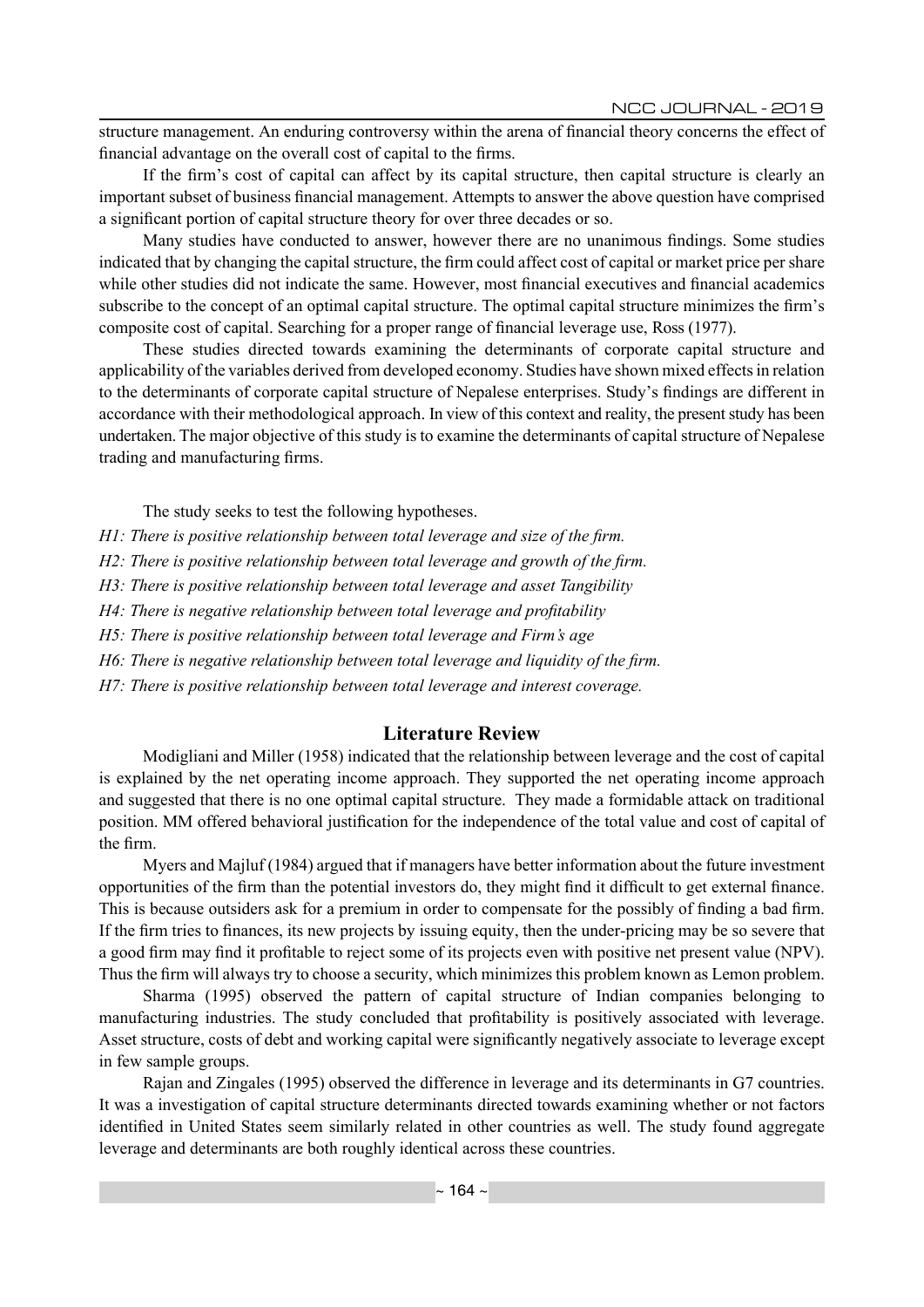Vol. 4, No. 1

Shrestha (1985) analyzed capital structure of selected Nepalese public enterprises. The study mainly focused on analyzing the trend of capital structure in public enterprises Based on the analysis; the study concluded that there are low capital gearing and even unbalance pattern of capital structure among the selected public enterprises of Nepal.

Poudel (1994) found the determinants of major affecting variables on capital structure in Nepalese enterprises. The study concluded that size, profitability, growth, assets structure and cash flow variability have the influence on the capital structure. Further, size and growth were positively related to leverage and risk, profitability and assets structure were negatively related to leverage for both listed companies and PEs.

Baral (2004) attempted to examine the determinants of capital structure-size, business risk, growth rate, earning rate, dividend payout, debt service capacity and degree of operating leverage-of the companies listed to Nepal Stock Exchange Ltd. as of July 16, 2003. Eight variables multiple regression model has been used to assess the influence of defined explanatory variables on capital structure. The study showed that size, growth rate and earning rate are statistically significant determinants of capital structure of the listed companies.

#### **Conceptual framework**

This section directed towards reviewing the theoretical development of capital structure and major empirical researches carried out in the field of study area. Based on the review of available literature, following theoretical framework has developed as shown in figure.



*Fig. Theoretical framework*

## **Research design**

The causal comparative research design has been used to examine the association among selected variables, and cause and effect relationship among leverage measures and other independent variables. Correlation among the selected variables has been examined by using the Pearson's correlation coefficients. Cause and effect relationship between dependent and independent variables has been examined by estimating Ordinary Least Square (OLS) regression models, which is directed to uncover the determinants of corporate capital structure of the industries.

## **Nature and sources of data**

Data required for undertaking the study has been collected from secondary sources. Mixed data collection techniques have been used to collect the necessary data, and information required for undertaking the study. The secondary data have been collected from the annual reports of the concerned firms by undertaking organizational visits. For each firms financial data for 10 fiscal years covering the period of F/Y 2005/2006 to F/Y 2015/2016 has been collected.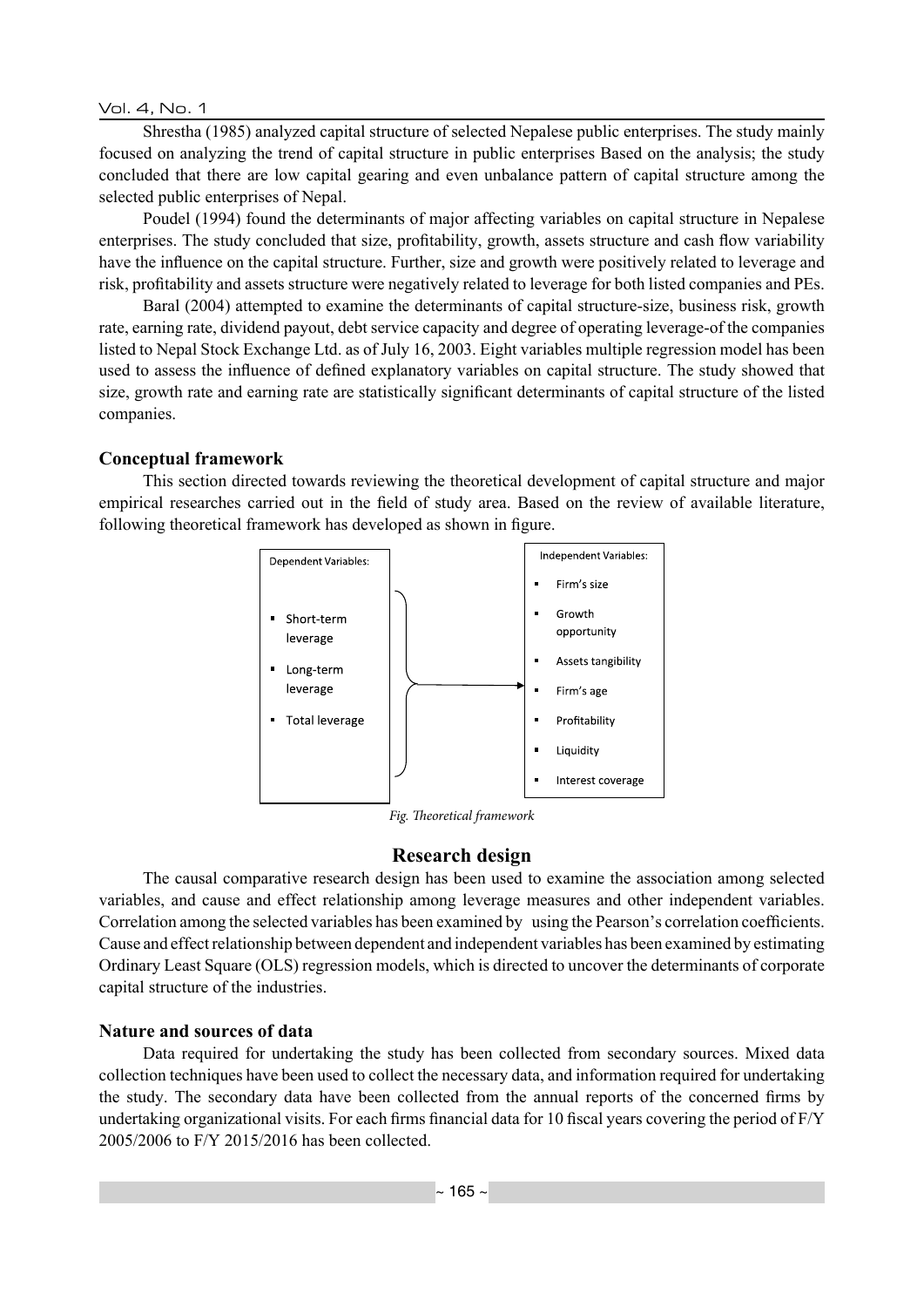## **Population and sample**

This study is directed towards examining the determinants in Nepalese trading and manufacturing sector. Therefore, all listed trading and manufacturing firms in NEPSE constitutes the population of the study. These firms represent trading and manufacturing sectors as classified by the NEPSE. From this population, all together 11 enterprises representing the above stated sector has been selected as sample enterprises for in- depth study.

# **Selection of variables**

The study uses three measures of corporate capital structure: (1) short-term debt to total asst, (ii) longterm debt to total assets, and (iii) total debt to total assets as dependent variables. The firms' specific variables that cover firm's size (SIZE), sales growth (GROWTH), Asset Tangibility (TANG), profitability (PROFY), and age (AGE), liquidity (LIQUY) have been used as explanatory variables. The three measures of corporate capital structure used in this study have been presented here under.

| Short-term Financial Leverage $(STL)$ = Short-term Debt/Total Assets = $STD/TA$ | (1) |
|---------------------------------------------------------------------------------|-----|
| Long - term Financial Leverage (LTL) = Long-term Debt/ Total Assets = LTD/TA    | (2) |
| Total Financial Leverage (TFL) = Total Debt/Total Assets = $TD/TA$              | (3) |

# **Empirical model**

This study uses the following model to determine the impact of firm specific variables on corporate capital structure of Nepalese trading and manufacturing firms. In all cases, three measures of corporate financial leverage viz. short-term, long-term, and total leverage have been used.

# *LEVERAGE = α<sup>i</sup> + β<sup>1</sup> (SIZE) + β<sup>2</sup> (GROWTH) + β<sup>3</sup> (TANGIBILITY) + β<sup>4</sup> (PROFITABILITY) +β<sup>5</sup> (AGE)+ + β<sup>6</sup> (LIQUIDITY)+B7(INT.COVG.)+ ε<sup>i</sup>*

## **Data processing and analysis**

Information collected from different source have been compiled and coded as per requirement. Necessary tables have been prepared for the analysis. Analysis has been done using quantitative assessment framework to draw the meaningful conclusions.

## **Analytical tools used in the study**

The study has used mixed statistical tools for the purpose of analysis of data. Primarily, the following descriptive and inferential statistics have been used for analyzing the data.Several descriptive statistical tools such as average, minimum, maximum and standard deviation have been used to describe the data set and the state of an art of corporate financial leverage among the firms covered under the study. Such tools have been used for analyzing the secondary information.

## **Determinants of capital structure in trading and manufacturing enterprises**

Descriptive statistics presented in the first part of analysis reveals differences among the enterprises in terms of extent of use of different measures of financial leverage. In line with this kind of difference, attempts have been made to examine the determinants of capital structure of trading and manufacturing sector.

Eleven enterprises viz. BishalBazzar Company Limited (BBCL), Salt Trading Limited (STL),Bottlers Nepal Limited,Balaju(BNLB), Bottlers Nepal Tarai Limited (BNTL), Himalyan Distillery Company Limited (HDL), Nepal Bitumen and Barrel Udyog Limited(NBL),Nepal Fleur Himalayan Limited(NFHL), Nepal KhadyaUdyog Limited (NKUL),Nepal Lube Oil Limited(NLOL),Shri Ram Sugar Mills Limited (SSML), Uniliver Nepal Limited (UNL) represent from trading and manufacturing sector.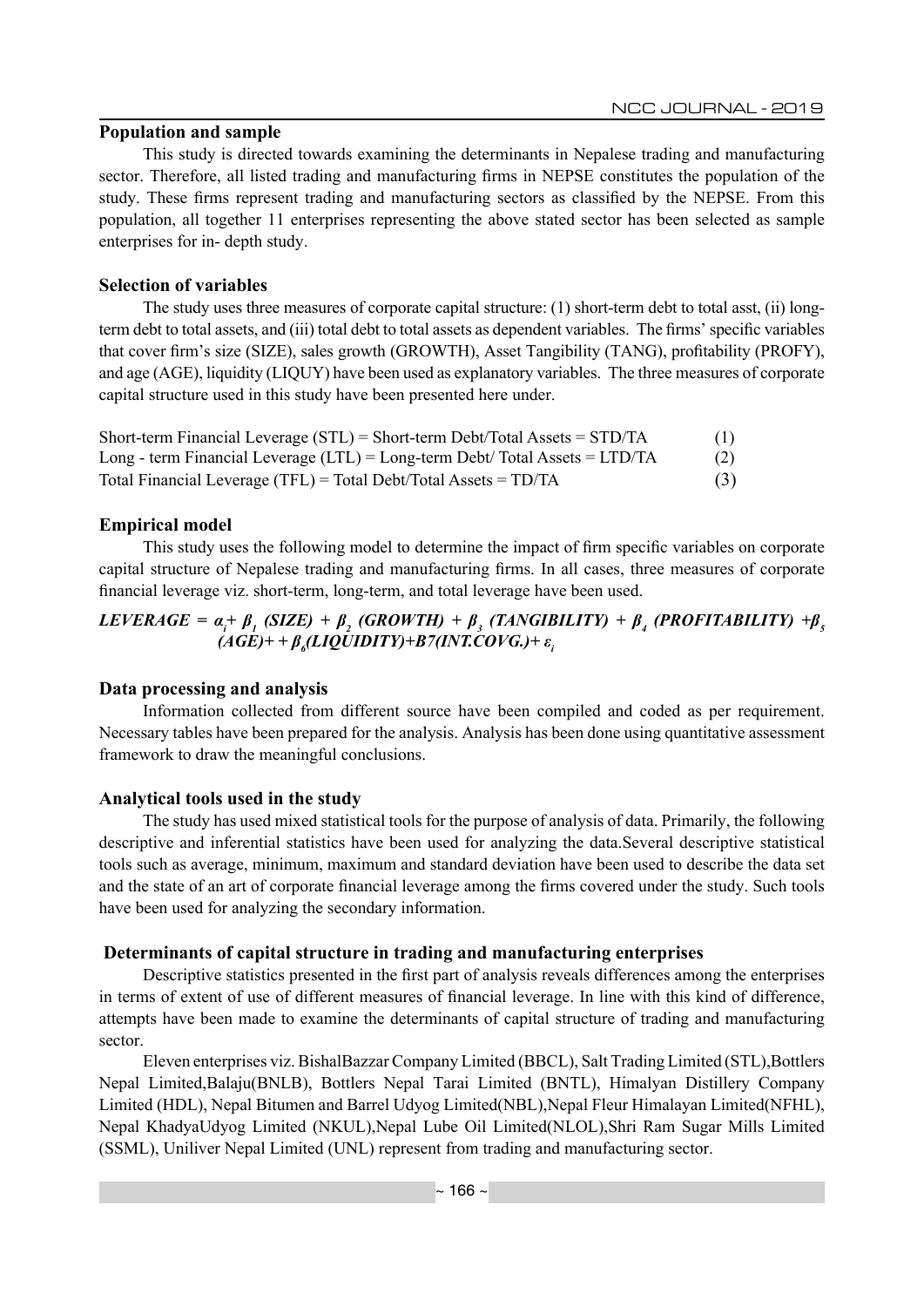#### Vol. 4, No. 1

#### **Correlation coefficient between the variables**

Table depicts the correlation analysis of the major variables under study. The three different measures of financial leverage of trading and manufacturing sector enterprises have been correlated with seven firms' specific variables viz. firm's size, growth opportunity, asset tangibility, profitability, age, liquidity and interest coverage ratio.

#### Table 1 Correlation coefficients among the variables

This table presents Pearson correlation coefficient among different variables used in the study. The data are extracted from the annual reports of sample firms.

| <b>Variables</b>     | <b>STL</b> | <b>LTL</b> | TL         | <b>Size</b> | Growth     | Tangi<br>bility | Profita<br>bility | Age   | <b>Liquidity</b>     | Int.<br>coverage |
|----------------------|------------|------------|------------|-------------|------------|-----------------|-------------------|-------|----------------------|------------------|
| <b>STL</b>           |            |            |            |             |            |                 |                   |       |                      |                  |
| <b>LTL</b>           | $-0.280*$  |            |            |             |            |                 |                   |       |                      |                  |
| TL                   | $0.315**$  | $0.416*$   |            |             |            |                 |                   |       |                      |                  |
| <b>Size</b>          | 0.394      | 0.295      | 0.423      |             |            |                 |                   |       |                      |                  |
| Growth               | $0.402***$ | 0.438      | 0.514      | 0.138       |            |                 |                   |       |                      |                  |
| <b>Tangibility</b>   | $-0.214**$ | $0.327**$  | $0.431**$  | $0.167*$    | $0.163**$  |                 |                   |       |                      |                  |
| <b>Profitability</b> | $-0.213$   | $-0.419*$  | $-0.296**$ | 0.164       | 0.172      | $0.186**$       |                   |       |                      |                  |
| Age                  | 0.294      | 0.373      | 0.275      | $0.253**$   | 0.094      | $0.247**$       | 0.143             |       |                      |                  |
| Liquidity            | $-.306**$  | $-0.458**$ | $-0.452**$ | 0.091       | $-0.159**$ | $-0.329**$      | $-0.192*$         | 0.227 |                      |                  |
| Int. coverage        | $0.295**$  | $0.456**$  | $0.392**$  | 0.372       | $0.247***$ | $0.316***$      | $0.353*$          |       | $0.158$   $0.310***$ |                  |

*\*. Correlation is significant at 0.01 level (2 tailed). \*\*.Correlation is significant at 0.05 level (2 tailed). \*\*\*.Correlation is significant at 0.1 level (2 tailed).*

As exhibited in Table 1, firm's size is positively correlated with all measures of leverage. The coefficients are 0.394 for short-term leverage, 0.295 for long- term leverage and 0.423 for total leverage respectively. All these coefficients are as per the priori expected hypothesis However, they are not statistically significant. It indicates that size has no association with capital structure in Nepalese non-financial firms.

Although growth opportunity is positively correlated with all measures of leverage, the correlation is statistically significant only with short-term leverage (0.402) at 10 percent level of significance. It indicates that that growth opportunity has no significant effect on the use of long-term and total debt in Nepalese trading and manufacturing enterprises.

The variable tangibility is negatively and significantly correlated with short-term financial leverage at 1 percent level (-0.214) but positively correlated with long-term and total leverage indicating that firms having higher tangible assets use less short-term debt and use the assets as collateral to obtain medium or long-term loan from the financial institutions.

The relationship has been found between profitability and all measures of financial leverage. However, coefficient is not statistically significant for short-term leverage; indicating that profitable Nepalese nonfinancial firms tend to use lower long- term and total debt. But use of short-term debt is not affected by their profitability. Although the variable age is positively correlated with all measures of leverage, the relationship is not statistically significant. This result indicates that firm's age is not expected as a major determinant of corporate financial leverage in Nepalese trading and manufacturing enterprises. The insignificant relationship between age and financial leverage is not in line with the priori hypothesis.

Association between corporate liquidity and all measures of financial leverage is negative and statistically significant viz. -0.306, -0.458 and -0.452. As exhibited in the table, all these coefficients are statistically significant. This result indicates that firms having higher liquidity tend to use lower debt. This is consistent with the priori hypothesis.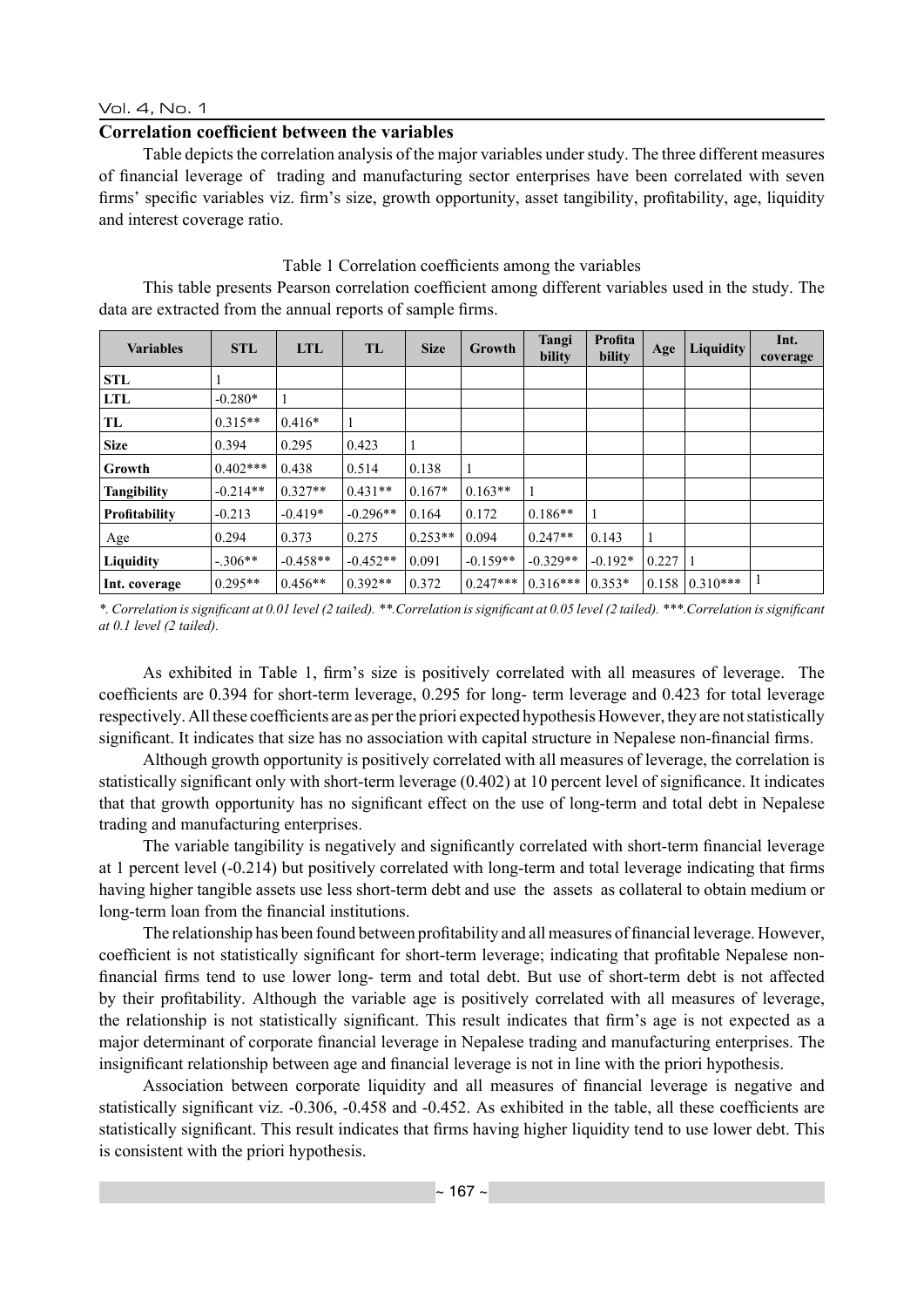NCC JOURNAL - 2019

Finally, correlation coefficients between interest coverage ratio and all masseurs of financial leverage are positive respectively 0.295 for short-term leverage, 0.456 for long-term leverage and 0.392 for total leverage. All these coefficients are statistically significant at 5 percent level of significance; indicating that trading and manufacturing enterprises having higher coverage ratio can employ higher debt in their capital structure.

# **Determinants of total leverage in trading and manufacturing enterprises**

The total leverage in this study has been defined as the ratio of total debt to total assets, which shows the extent of debt financing used to acquire the total assets of the firm. Table presents the results of regression models designed to analyze the impact of seven firms' specific variables on total leverage in Nepalese trading and manufacturing enterprises.

| Model                   | Constant              | <b>Size</b>      | Growth           | Tang                 | <b>Profy</b>          | Age              | Liqui                | Int.covg.            | Adjusted $\mathbb{R}^2$ | $\mathbf F$ | Sig.  |
|-------------------------|-----------------------|------------------|------------------|----------------------|-----------------------|------------------|----------------------|----------------------|-------------------------|-------------|-------|
| 1                       | $-0.073**$<br>(0.043) | 0.052<br>(0.175) |                  |                      |                       |                  |                      |                      | 0.332                   | 73.576      | 0.000 |
| $\overline{2}$          | $-0.673$<br>(0.127)   |                  | 0.036<br>(0.136) |                      |                       |                  |                      |                      | 0.321                   | 92.723      | 0.001 |
| 3                       | 1.417*<br>(0.007)     |                  |                  | $0.196**$<br>(0.027) |                       |                  |                      |                      | 0.343                   | 98.216      | 0.000 |
| $\overline{\mathbf{4}}$ | $-.803$<br>(0.167)    |                  |                  |                      | $-0.279*$<br>(0.001)  |                  |                      |                      | 0.371                   | 84.721      | 0.001 |
| 5                       | $0.671**$<br>(0.027)  |                  |                  |                      |                       | 0.058<br>(0.147) |                      |                      | 0.368                   | 64.725      | 0.000 |
| 6                       | 0.173<br>(0.168)      |                  |                  |                      |                       |                  | $-0.198*$<br>(0.005) |                      | 0.429                   | 83.613      | 0.000 |
| $\overline{7}$          | 1.357*<br>(0.000)     |                  |                  |                      |                       |                  |                      | $0.303**$<br>(0.049) | 0.353                   | 56.943      | 0.001 |
| 8                       | $-0.328**$<br>(0.046) | 0.046<br>(0.138) | 0.032<br>(0.188) | $0.178**$<br>(0.021) |                       | 0.052<br>(0.172) |                      | $0.284*$<br>(0.021)  | 0.315                   | 52.623      | 0.000 |
| $\boldsymbol{9}$        | 2.637<br>(0.149)      |                  | 0.029<br>(0.172) | $0.164**$<br>(0.032) | $-0.251*$<br>(0.000)  |                  | $-0.167*$<br>(0.000) |                      | 0.382                   | 107.347     | 0.001 |
| 10                      | $0.364**$<br>(0.028)  | 0.039<br>(0.177) | 0.024<br>(0.159) | $0.136*$<br>(0.000)  | $-0.228**$<br>(0.043) | 0.049<br>(0.176) | $-0.139*$<br>(0.006) | $0.237**$<br>(0.024) | 0.417                   | 89.615      | 0.000 |

Table 2: Total financial leverage for trading and manufacturing enterprises

Table 2 exhibits the result of regression models of total leverage for trading and manufacturing enterprises. All models are significant as evidenced by an overall F statistics. In model 1, total financial leverage has been regressed with SIZE (proxy of firm's size) and the coefficient has been found positive (0.052) as per priori expected sign. However the regression coefficient is not statistically significant. The size variable has been further included in model- 8 and model- 9 with other independent variable to confirm its effect on total leverage. As exhibited in table all coefficients of regression models are not statistically significant. The result indicates that use of total debt in Nepalese trading and manufacturing enterprises is not affected by their size.

As exhibited in table, the variable GROWTH has positive coefficient as per priori expected sign (0.036).However, the coefficient is not statistically significant. In addition to this, it has been further included in three multivariate models viz. in model-8, model-9 and model-10.The result of multivariate analysis also shows the positive but insignificant effect of growth opportunity on total leverage. This result indicates that the growth opportunity is irrelevant for the use of total debt by Nepalese trading and manufacturing enterprises.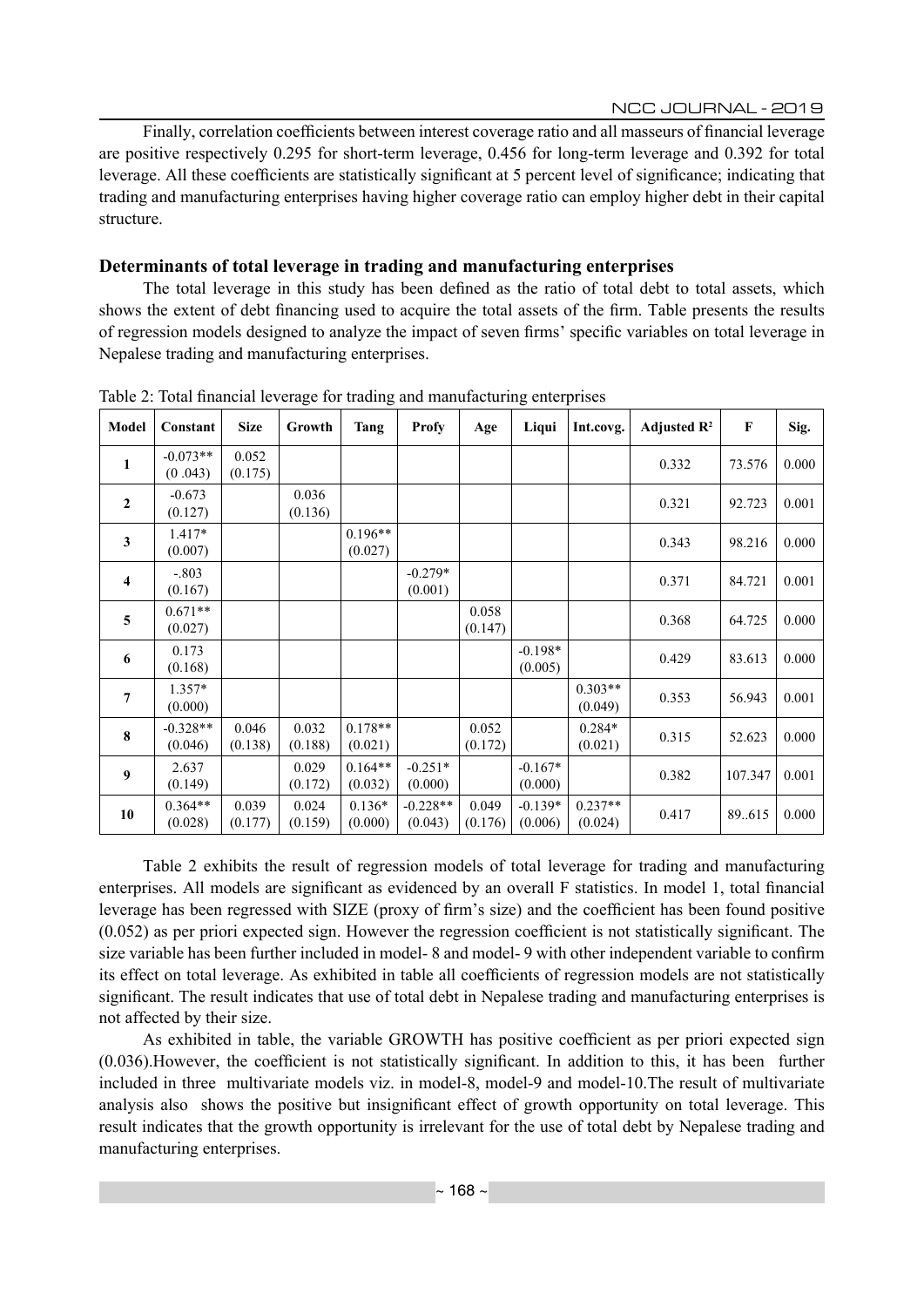Vol. 4, No. 1

Coefficients of TANG (proxy of asset tangibility) has been found positive and statistically significant in all models viz. in model-3 (0.196), model-8(0.178), model-9(0.164) and model-10 (0.136).Further all coefficients are statistically significant .It indicates that Nepalese trading and manufacturing enterprises with more tangible assets use more debt in their capital structure.

In relation to the effect of profitability (PROFY) on total leverage, the coefficient is negative (-0.279) as per priori expected sign and statistically significant. Same result is observed in other two multivariate models viz. -0.251 and -0.228.This result indicates that profitable Nepalese trading and manufacturing enterprises borrow less to finance their assets.

As depicted in table, coefficient of the variable AGE (age of business) has been found positive in all regression models in model respectively in model-5 (0.058), model- 8 (0.052), and model -10 (0.049) as per priori expected sign. However, all these coefficients are not statistically significant. The result indicates that age of the enterprise has no effect on the use of total debt in trading and manufacturing enterprises. This result is consistent with the finding of Bhattarai (2008).

Regarding the impact of liquidity (LIQY) on total leverage of trading and manufacturing enterprises, coefficient has been found negative (-0.198) and statistically significant. This relationship is further examined in two multivariate models. In all models sign of the coefficients have been found negative and statistically significant at 1% level of significance. The result indicates that Nepalese trading and manufacturing enterprises with high liquidity tend to avoid raising external loan capital.

Finally, an attempt has been made examine the effect of interest coverage on total leverage of trading and manufacturing enterprises. As exhibited in the table, the coefficient has been found positive (0.303) in univariate analysis. The variable is further included in model-8 and model-10 with other variables to confirm the impact on total leverage. As reported in table, all coefficients are as per priori expectation and are statistically insignificant. This result indicates that the higher the interest coverage, the higher the total debt in the capital structure of Nepalese trading and manufacturing enterprises.

#### **Summary**

This study mainly aimed at examining the determinants of capital structure in Nepalese trading and manufacturing firms. Its specific objectives are: to identify the determining the capital structure of the trading and manufacturing firms. Analysis has been done both at aggregate and industry level to examine the effect of various factors on the capital structure across the industry and organized into various sections. The first section presents the structure and patter of variables and capital structure measures. Summary of descriptive statistics has been presented in second section. Test of differences in capital structure measures has been carried out and also devoted towards examining the determinants of capital structure in all sample enterprises. The study concludes that asset tangibility, profitability, liquidity and interest coverage ratio are the major determinants of corporate capital structure in Nepalese trading and manufacturing firms.

#### **Conclusions**

Based on above findings, the study concludes that asset tangibility, profitability, liquidity and interest coverage ratio are the major determinants of corporate capital structure in Nepalese trading and manufacturing firms. Capital structure of the Nepalese trading and manufacturing enterprises is positively affected by asset tangibility and interest coverage ratio and negatively affected by the corporate profitability and liquidity. Variables size, growth opportunity and age are not determinants of capital structure of trading and manufacturing enterprises of Nepal.

#### **Discussions**

This study was directed to examine the determinants of capital structure in Nepalese trading and manufacturing firms. It has found that asset tangibility, profitability, liquidity and interest coverage ratio with varied effect in accordance with the measures of leverage and industry category. Variables size,